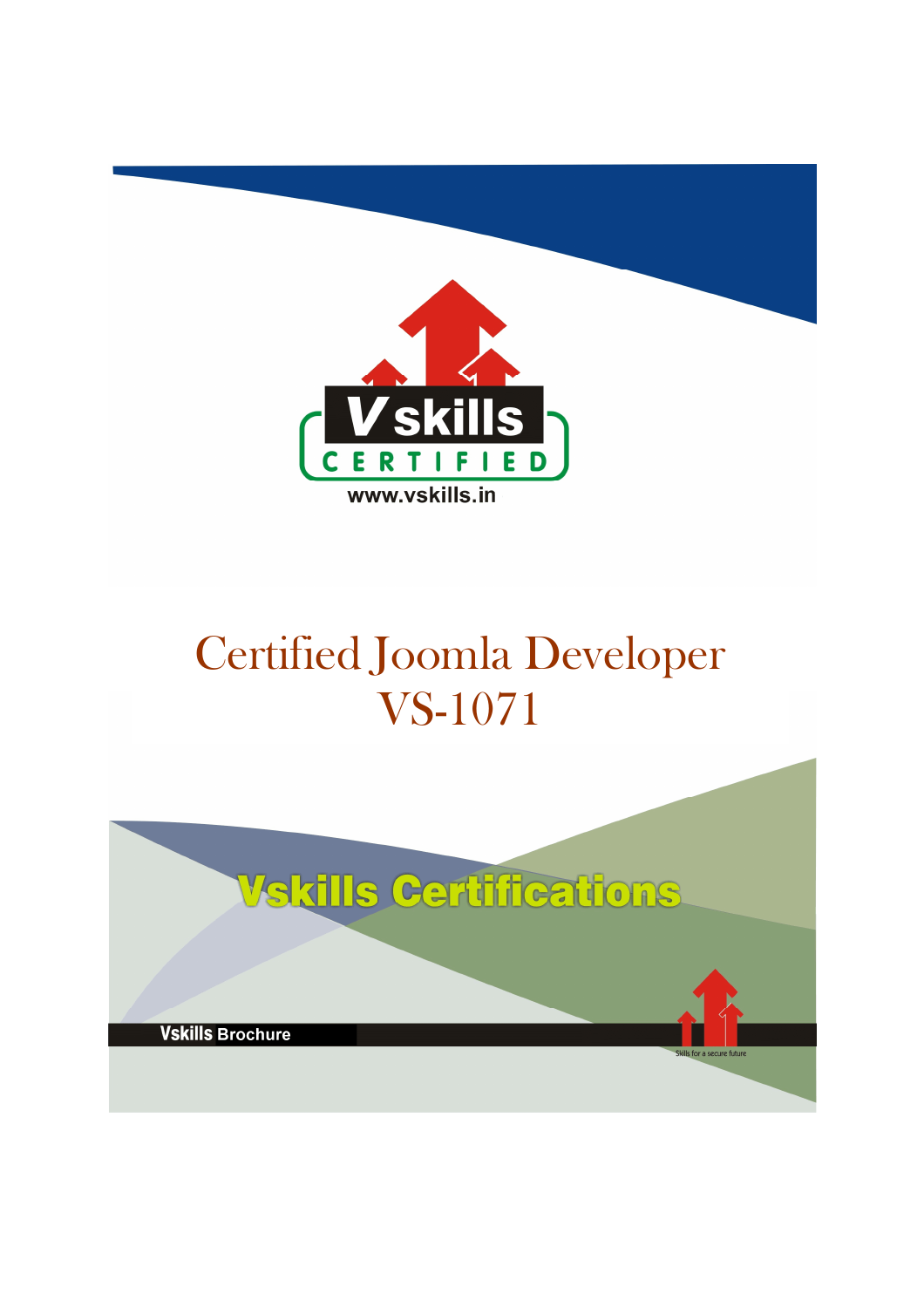## Certified Joomla Developer

### Certification Code VS-1071

Vskills Joomla Developer certification assesses the candidate for a company's website and web application development and maintenance needs. The certification tests the candidates on various areas in Joomla CMS which include knowledge of installation, configuration, customization and extending the Joomla content management system (CMS).

#### Knowledge of PHP and HTML is pre-requisite.

### Why should one take this certification?

This Course is intended for professionals and graduates wanting to excel in their chosen areas. It is also well suited for those who are already working and would like to take certification for further career progression.

Earning Vskills Joomla Developer Certification can help candidate differentiate in today's competitive job market, broaden their employment opportunities by displaying their advanced skills, and result in higher earning potential.

### Who will benefit from taking this certification?

Job seekers looking to find employment in website and web application development and maintenance department of various companies, students generally wanting to improve their skill set and make their CV stronger and existing employees looking for a better role can prove their employers the value of their skills through this certification.

### Test Details

- **Duration:** 60 minutes
- No. of questions:  $50$
- **Maximum marks:** 50, Passing marks:  $25(50\%)$ . There is no negative marking in this module.

### **Fee Structure**

Rs. 3,499/- (Excludes taxes)\*

\*Fees may change without prior notice, please refer http://www.vskills.in for updated fees

#### Companies that hire Vskills Certified Joomla Developer

Joomla professionals are in great demand. Companies specializing in Integration Services are constantly hiring knowledgeable professionals. Various web development, telecom and IT companies also need Joomla professionals for their website and web application development and maintenance needs.

www.vskills.in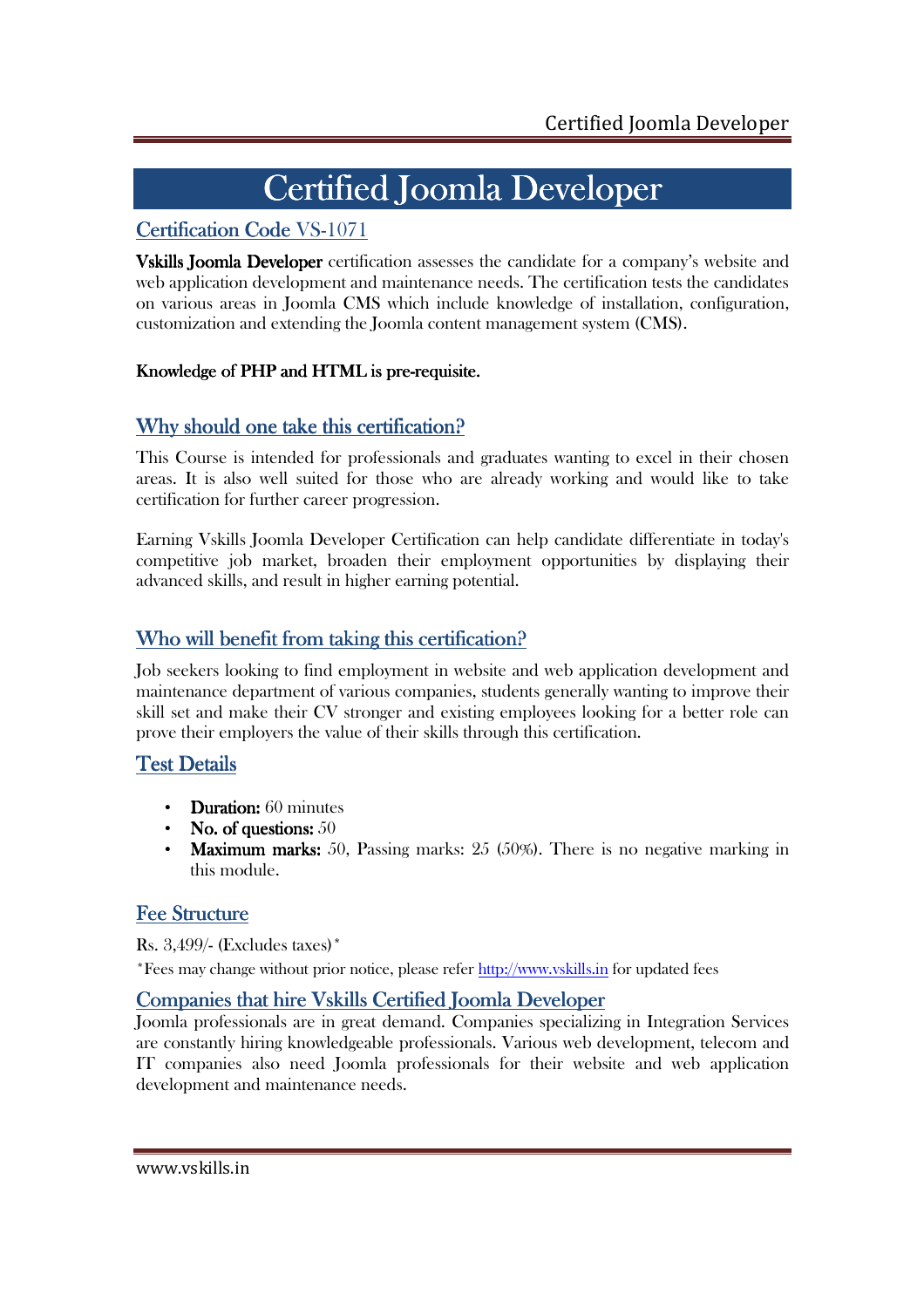## **Table of Contents**

### 1. Introduction

- 1.1 CMS and Joomla evolution
- 1.2 Joomla Support structure
- 1.3 Joomla Terminology

### 2. Installation

- 2.1 Requirements
- 2.2 Download, Extract and upload Joomla
- 2.3 Installation types and requirements
- 2.4 Installing Joomla

## 3. Configuration

- 3.1 File and folder permissions
- 3.2 Configuring Users and global options

### 4. Content Customization

- 4.1 Menus and logo configure
- 4.2 Sections
- 4.3 Categories
- 4.4 Articles

### 5. Templates

- 5.1 Modifying Existing templates
- 5.2 Custom template development

### 6. Extending Joomla

- 6.1 Components
- 6.2 Modules
- 6.3 Site Plugins

### 7. Web Communities

- 7.1 Newsfeeds
- 7.2 Polls
- 7.3 Article Ratings
- 7.4 Forums and Discussion board

## 8. Photo Gallery

- 8.1 Various Photo gallery extensions
- 8.2 Phoca extension
- 8.3 gallery2 extension

www.vskills.in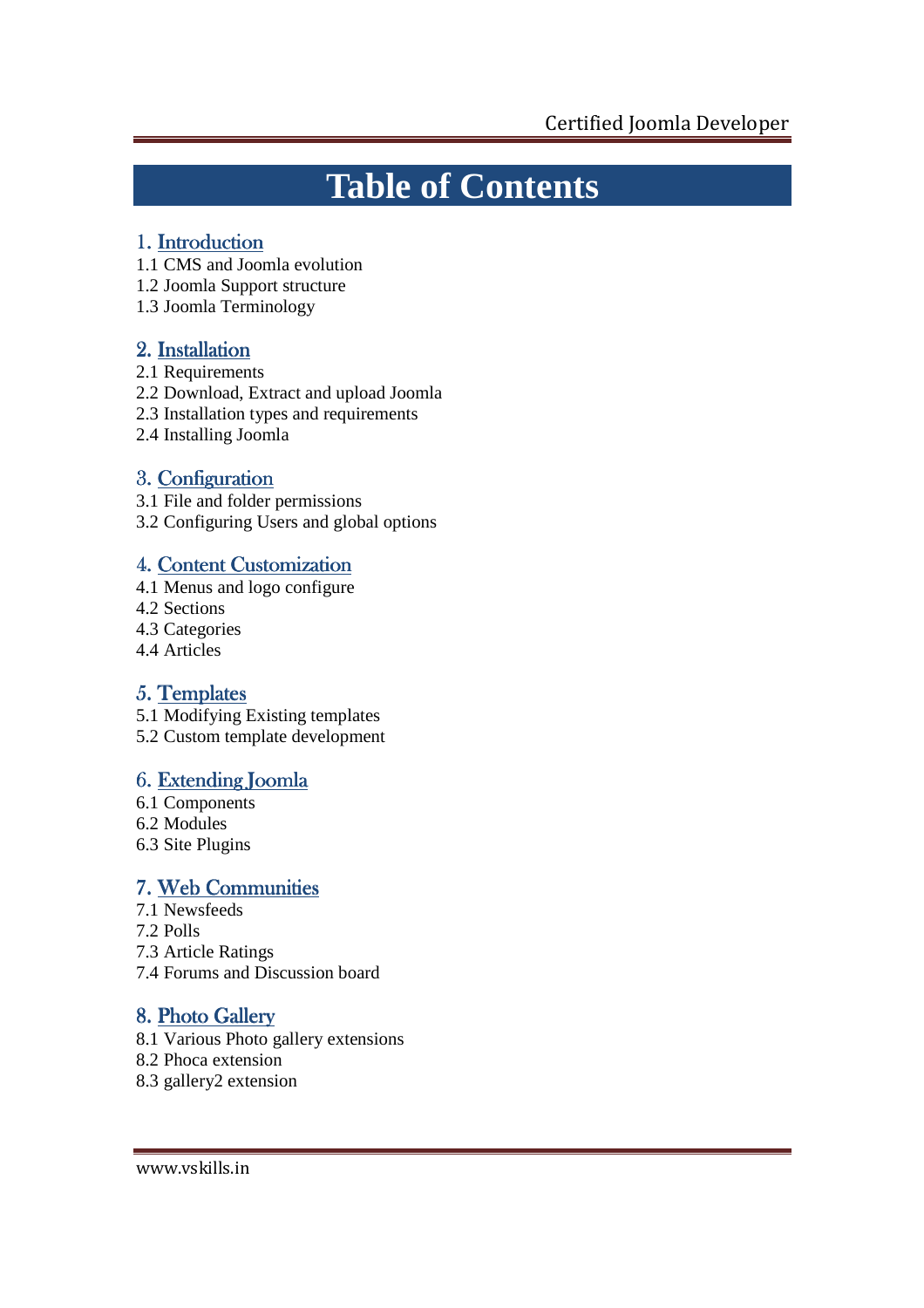### 9. Administration

- 9.1 Control Panel
- 9.2 Template and Language Manager
- 9.3 Content Administration
- 9.4 Backup and Restore
- 9.5 Security

### 10. Analytics

- 10.1 Web and Google analytics
- 10.2 Log Analysis software
- 10.3 Joomla extensions

### 11. SEO

11.1 Sitemaps, Breadcrumbs, meta descriptions and keywords 11.2 SEO Techniques

### 12. E-Commerce

12.1 Various E-Commerce software and extensions

12.2 Authentication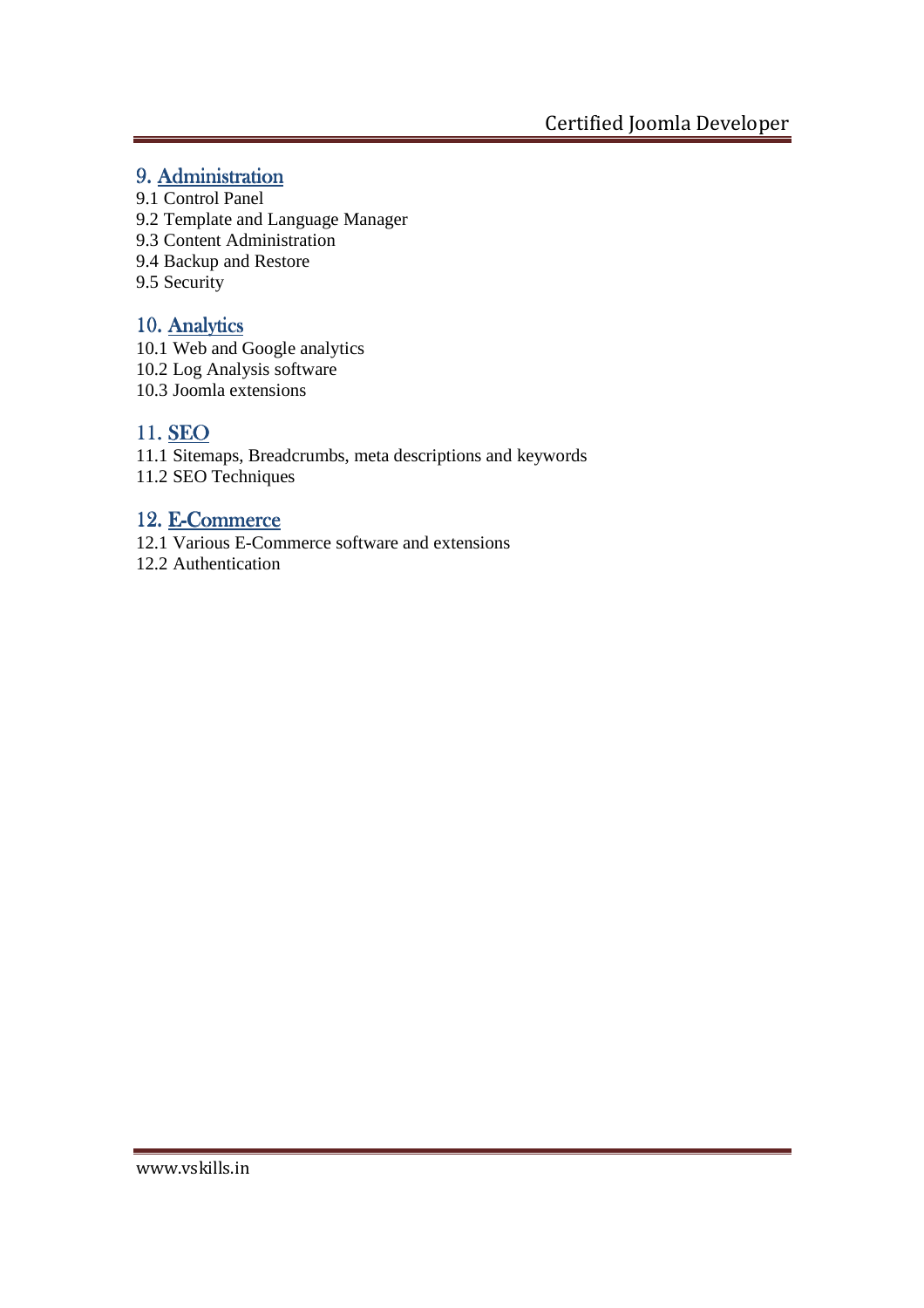# **Sample Questions**

#### 1. The term API expands to  $\frac{1}{\sqrt{2}}$

- A. Application Programming Interaction
- B. Application Programming Interface
- C. Application Programming Interchange
- D. None of the above

### 2. The most commonly used database with Joomla is  $\blacksquare$

- A. Oracle
- B. MySQL
- C. Sybase
- D. None of the above

### 3. The user group with access to all administrator function is  $\Box$

- A. Administrator
- B. Admin
- C. Super Administrator
- D. None of the above

### 4. SVG means \_\_\_\_\_\_\_\_\_\_\_\_\_\_\_. SVG means \_\_\_\_\_\_\_\_\_\_\_\_\_\_\_. means \_\_\_\_\_\_\_\_\_\_\_\_\_\_\_.

- A. Scalable Vector Graphics
- B. Scalable Vector Graph
- C. Scaled Vector Graphics
- D. None of the above

### $5.$  The term HREF expands to  $\frac{1}{\sqrt{2}}$

- A. Hypertext Reference B. Hypertext Refer
- C. Hyper Reference
- D. None of the above

**Answers: 1 (B), 2 (B), 3 (C), 4 (A), 5 (A)**